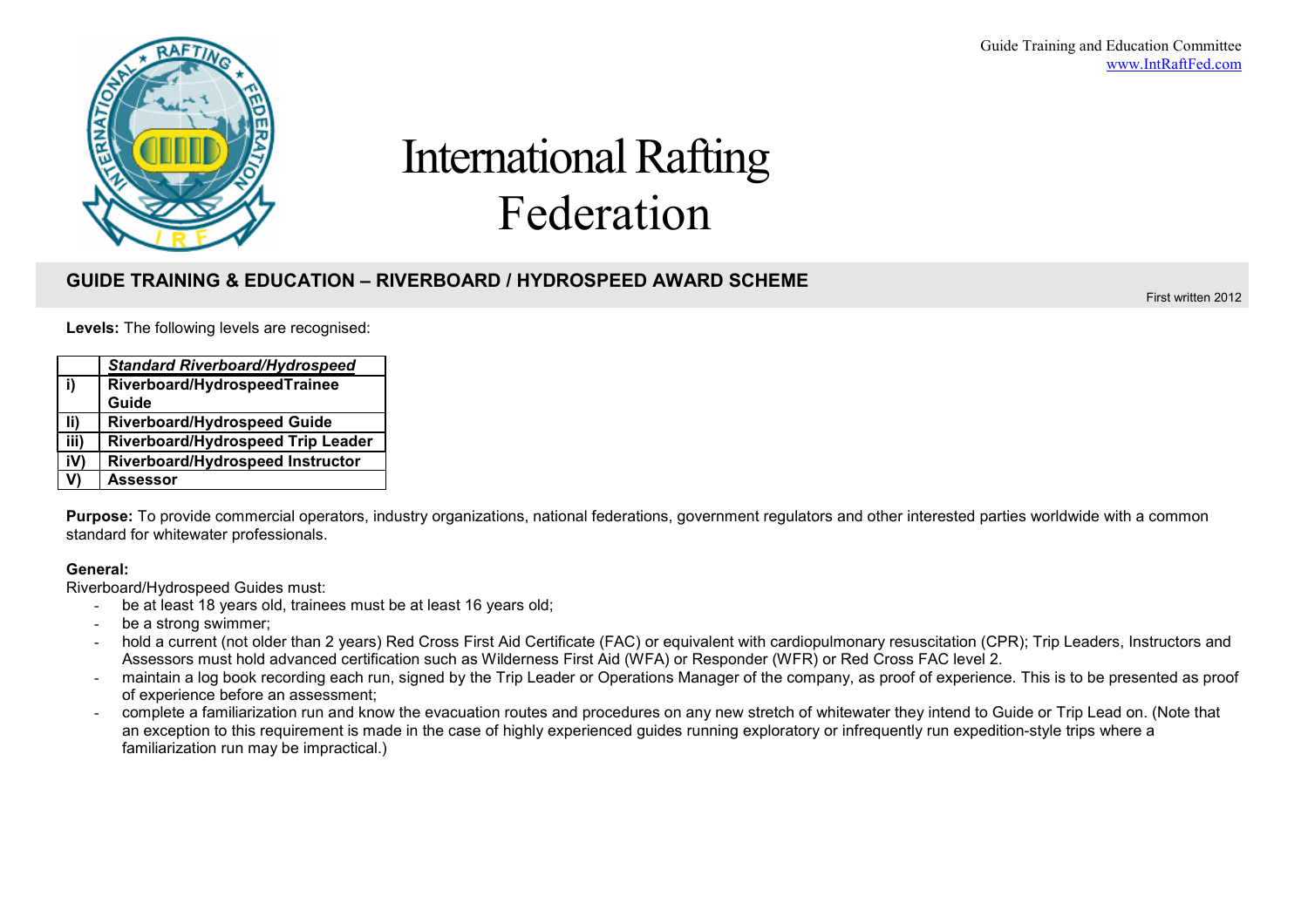### **Companies are responsible for**:

- checking river levels before trips and ensuring guides allocated to the trip are appropriately qualified and experienced.

### **Definitions:**

*Riverboard/Hydrospeed:* A whitewater craft navigated in a prone position with the aid of fins. Always operated under the supervision of a trained guide on commercial trips.

**Riverboard/Hydrospeed Trainee Guides** must complete a **Guide Training Program (GTP)** that equips them with the necessary skills and knowledge to competently guide Riverboards/Hydrospeeds in a safety conscious manner. A GTP must include the following topics:

(a) skills - Riverboard/Hydrospeed techniques, crew training and management, emergency and rescue techniques;

(b) knowledge - equipment, safety and emergency procedures, rapid theory, leadership, signals.

**Riverboard/Hydrospeed Guides** must have the skills and knowledge to competently guide Riverboards/Hydrospeeds in a safety conscious manner and operate as a member of the guide crew knowing standard whitewater rescue techniques as well as having a current standard first aid certificate.

**Riverboard/Hydrospeed Trip Leader** (senior guide) must have a high level of Riverboard/Hydrospeed Guide skills and knowledge as well as a thorough knowledge of trip planning, whitewater rescue techniques, emergency procedures and have a current advanced first aid certificate.

**Riverboard/Hydrospeed Instructor** (trainer) must have a high level of Trip Leader skills and knowledge; also must have a current advanced first aid certificate. Instructor must have high level of skills and experience in training and assessing Guides and Trip Leaders. He/She must be physically capable of demonstrating all Riverboard/Hydrospeed Guide skills.

**Riverboard/Hydrospeed Assessor** (instructor trainer) must have a high level of Instructor skills and knowledge; also must have a current advanced first aid certificate. Assessor must have skills and experience in organizing Instructor Workshops. He/She must be physically capable of demonstrating all Riverboard/Hydrospeed Guide skills.

**Renewal**: bi-annual renewal of certification requires proof that the requirements listed in the below chart have been satisfied.

**GT&E Committee** retains the right to withdraw a person's certification or to refuse renewal if deemed necessary to maintain the standards and integrity of the scheme.

The **category awarded** will be determined by the examining Instructor according to guidelines determined by the GT&E Committee.

A **run** is 2 hours on-river Riverboarding/Hydrospeeding time.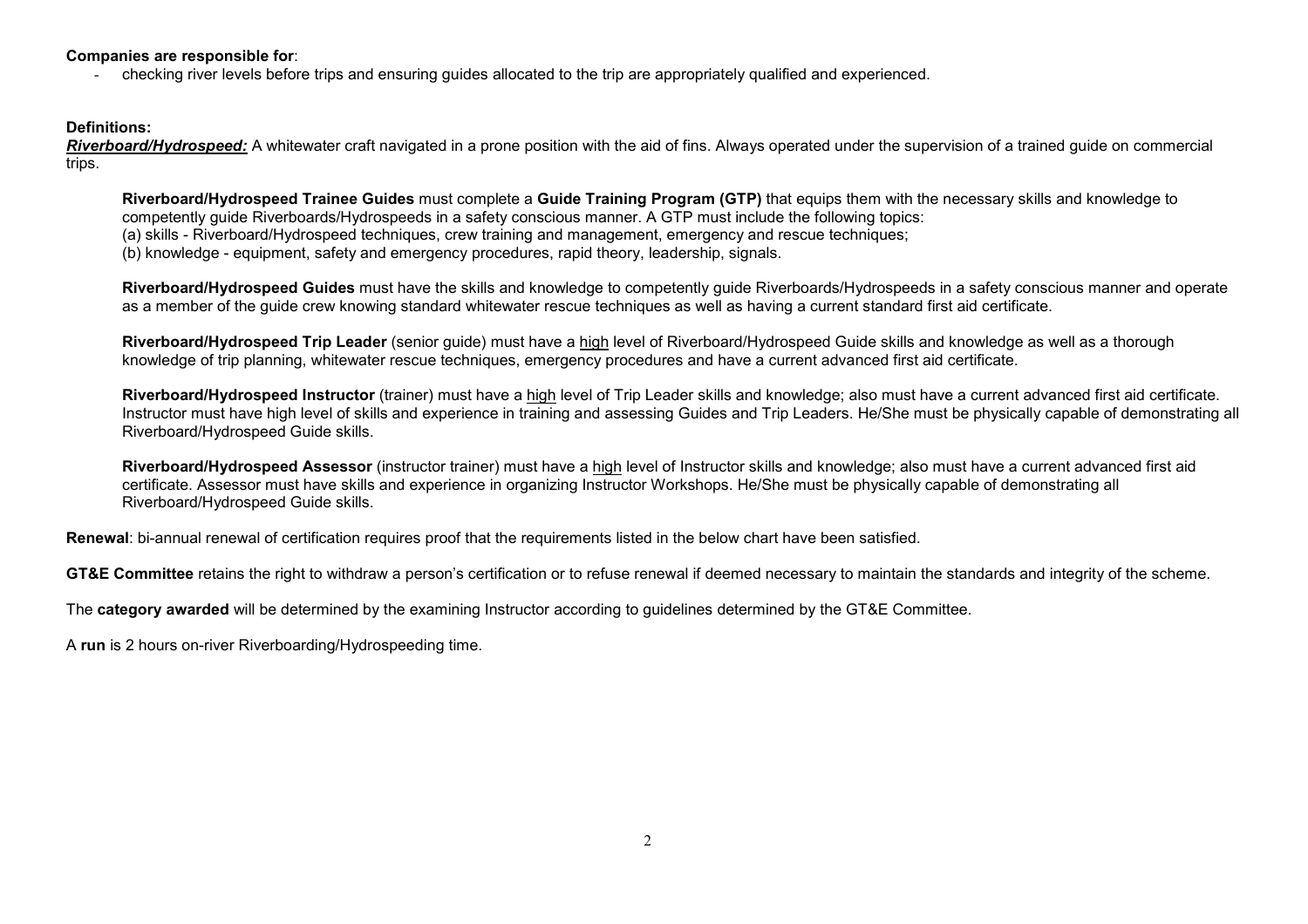| Certification                                            | Classification                          | Function                                      | Minimum training<br>requirement                       | Minimum whitewater craft<br>experience            | Assessment                                                         | Minimum requirement for<br>renewal after two years                                                             |
|----------------------------------------------------------|-----------------------------------------|-----------------------------------------------|-------------------------------------------------------|---------------------------------------------------|--------------------------------------------------------------------|----------------------------------------------------------------------------------------------------------------|
|                                                          |                                         |                                               |                                                       |                                                   |                                                                    |                                                                                                                |
| <b>IRF</b><br>Riverboard/Hydro<br>speed Trainee<br>Guide | Stadium<br>(R/H TGS)                    | On artificial whitewater<br>courses w/ guide  | R/H GTP that complies with<br><b>IRF</b> requirements | None                                              | Demonstrate required<br>competencies during R/H GTP<br>theory exam | N/A                                                                                                            |
|                                                          | River<br>(R/H TGR)                      | On rivers up to class 2<br>w/ R/HG2 or higher |                                                       |                                                   |                                                                    |                                                                                                                |
| <b>IRF</b><br>Riverboard/Hydro<br>speed Guide            | Stadium<br>(R/HGS)                      | On artificial whitewater<br>course            | R/H TGS<br>+ Standard 1 <sup>st</sup> Aid Certificate | 10 runs or 20 hours                               | Demonstrate required<br>competencies                               | Guided 10 runs<br>+ valid (renewed or<br>refreshed) 1 <sup>st</sup> Aid Certificate                            |
|                                                          | Class 2<br>/grade 2/<br>(R/HG2)         | On rivers up to class 2                       | R/H TGR<br>+ Standard 1 <sup>st</sup> Aid Certificate | 10 runs or 20 hours                               |                                                                    | Guided 10 runs on rivers up<br>to class 2<br>+ valid (renewed or<br>refreshed) 1 <sup>st</sup> Aid Certificate |
|                                                          | Class 3<br>/grade 3/<br>(R/HG3)         | On rivers up to class 3                       | R/H TGR<br>+ Standard 1 <sup>st</sup> Aid Certificate | 30 runs or 60 hours on rivers<br>class 3 or above |                                                                    | Guided 10 runs on rivers up<br>to class 3<br>+ valid (renewed or<br>refreshed) 1 <sup>st</sup> Aid Certificate |
|                                                          | Class 4/5<br>/grade $4/5/$<br>(R/HG4/5) | On rivers above class 3                       | R/H TGR<br>+ Standard 1 <sup>st</sup> Aid Certificate | 30 runs or 60 hours on rivers<br>above class 3    |                                                                    | Guided 10 runs on rivers<br>above class 3<br>+ valid (renewed or<br>refreshed) 1 <sup>st</sup> Aid Certificate |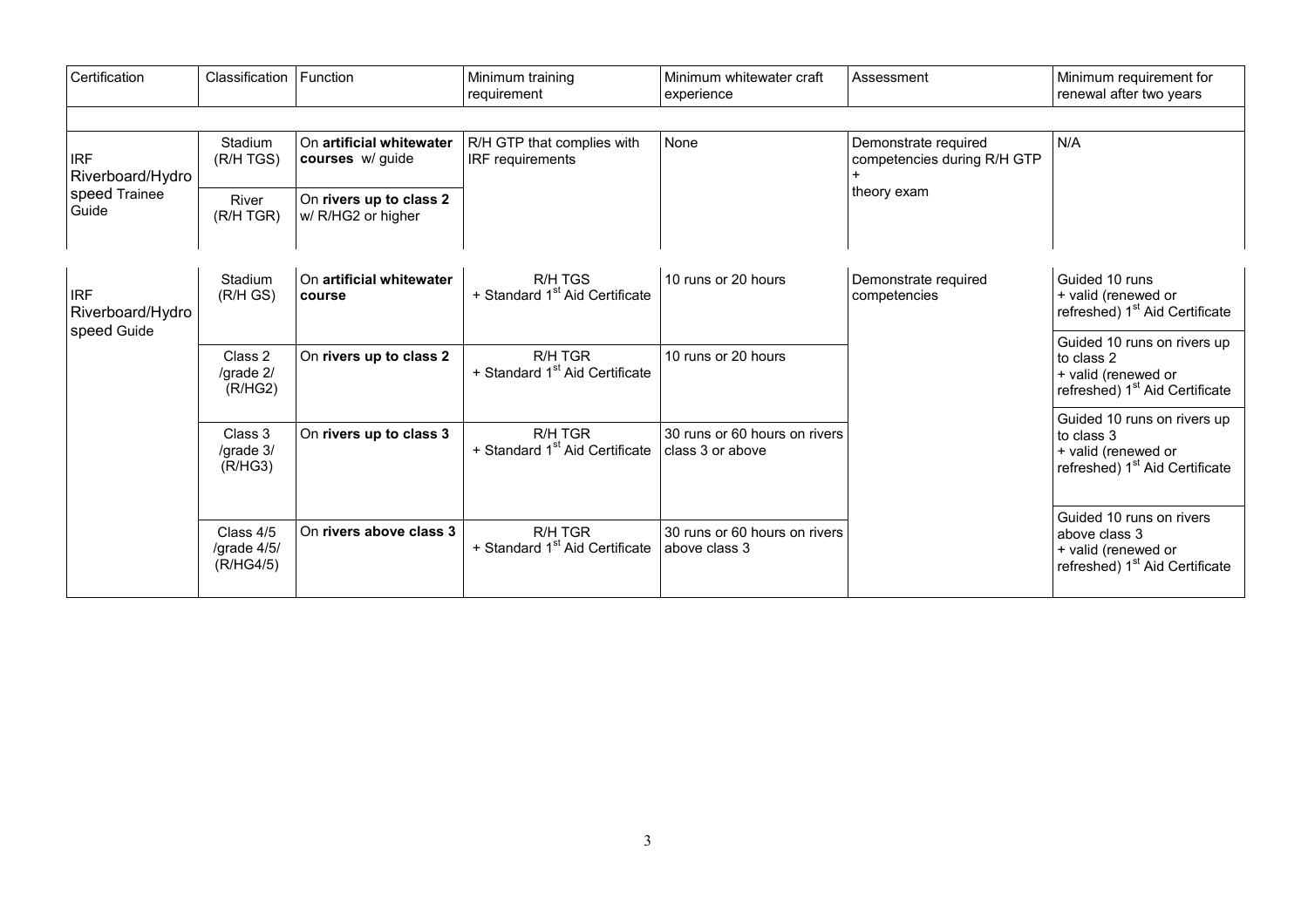| <b>IRF</b><br>Riverboard/Hydro<br>speed Trip Leader | Class 2<br>/grade 2/<br>$(R/H$ TL2)       | On rivers up to class 2                   | $R/H$ G <sub>2</sub> +<br>3 training trips under the<br>supervision of a TL2 or higher<br>+ Advanced 1 <sup>st</sup> Aid Certificate | 50 runs or 100 hours on<br>rivers Class 2 or above | Demonstrate required<br>competencies<br>theory exam | Guided 20 runs on rivers up<br>to Class 2, at least 10 as R/H<br>+ valid (renewed or<br>refreshed) 1 <sup>st</sup> Aid Certificate       |
|-----------------------------------------------------|-------------------------------------------|-------------------------------------------|--------------------------------------------------------------------------------------------------------------------------------------|----------------------------------------------------|-----------------------------------------------------|------------------------------------------------------------------------------------------------------------------------------------------|
|                                                     | Class 3<br>/grade 3/<br>$(R/H$ TL3)       | On rivers up to class 3                   | $R/H$ G <sub>3</sub> +<br>3 training trips under the<br>supervision of a TL3 or higher<br>+ Advanced 1 <sup>st</sup> Aid Certificate | 75 runs or 150 hours on<br>rivers Class 3 or above | scenario assessment                                 | Guided 20 runs on rivers up<br>to Class 3, at least 10 as R/H<br>+ valid (renewed or<br>refreshed) 1 <sup>st</sup> Aid Certificate       |
|                                                     | Class 4/5<br>/grade $4/5/$<br>(R/H TL4/5) | On rivers above class $3 \mid R/H G4/5 +$ | 3 training trips under the<br>supervision of a TL4/5 or<br>higher<br>+ Advanced 1 <sup>st</sup> Aid Certificate                      | 200 runs or 400 hours on<br>rivers above Class 3   |                                                     | Guided 20 runs on rivers<br>above Class 3, at least 10 as<br>R/H TL<br>+ valid (renewed or<br>refreshed) 1 <sup>st</sup> Aid Certificate |

| <b>IRF</b><br>Riverboard/Hydro<br>speed Instructor | Class 3<br>/grade 3/<br>(R/HI)           | a. train candidates to<br>R/HG3 standard<br>b. assess candidates up<br>to R/H G3 and R/H TL3                       | R/H TL3<br>assist on 2 IRF-compliant R/H<br>GTPs and 1 TL scenario<br>assessment +<br>participate in IRF Instructor<br>workshop | 100 runs or 200 hours as<br>R/H TL3 or above   | Performance on R/H GTPs<br>demonstrate required<br>competencies | Conducted two R/H GTPs,<br>Participation on an IRF<br>Instructor workshop<br>Be physically capable of<br>demonstrating all Guide skills<br>+ valid (renewed or<br>refreshed) 1 <sup>st</sup> Aid Certificate |
|----------------------------------------------------|------------------------------------------|--------------------------------------------------------------------------------------------------------------------|---------------------------------------------------------------------------------------------------------------------------------|------------------------------------------------|-----------------------------------------------------------------|--------------------------------------------------------------------------------------------------------------------------------------------------------------------------------------------------------------|
|                                                    | Class 4/5<br>/grade $4/5/$<br>(R/H I4/5) | a. train candidates to R/H   R/H TL4/5<br>G4/5 standard<br>b. assess candidates up<br>to R/H G4/5 and R/H<br>TL4/5 | + assist on 2 IRF-compliant<br>R/H GTPs and 1 R/H TL<br>scenario assessment<br>+ participate in IRF Instructor<br>workshop      | 100 runs or 200 hours as<br>R/H TL4/5 or above |                                                                 |                                                                                                                                                                                                              |

| Assessor | l a. conduct Instructor_<br>workshops<br>b. maintain the integrity | R/H I3 or R/H I4/5<br>+ assist on 3 IRF Instructor<br>workshops conducted by at<br>I least 2 different Assessors | have conducted at least 10<br>R/H GTPs | Performance on the Instructor<br>workshops<br>+ dissertation related to R/H<br>GT&E | Conducted two Instructor<br>workshops                   |
|----------|--------------------------------------------------------------------|------------------------------------------------------------------------------------------------------------------|----------------------------------------|-------------------------------------------------------------------------------------|---------------------------------------------------------|
|          | of and actively promote<br>the IRF Award Scheme                    |                                                                                                                  |                                        |                                                                                     | ongoing involvement in the<br>I promotion of the IRF AS |

R/H TGS – Riverboard/Hydrospeed Trainee Guide Stadium

R/H TGR – Riverboard/Hydrospeed Trainee Guide River

R/H TGP – Riverboard/Hydrospeed Trainee Guide Programme